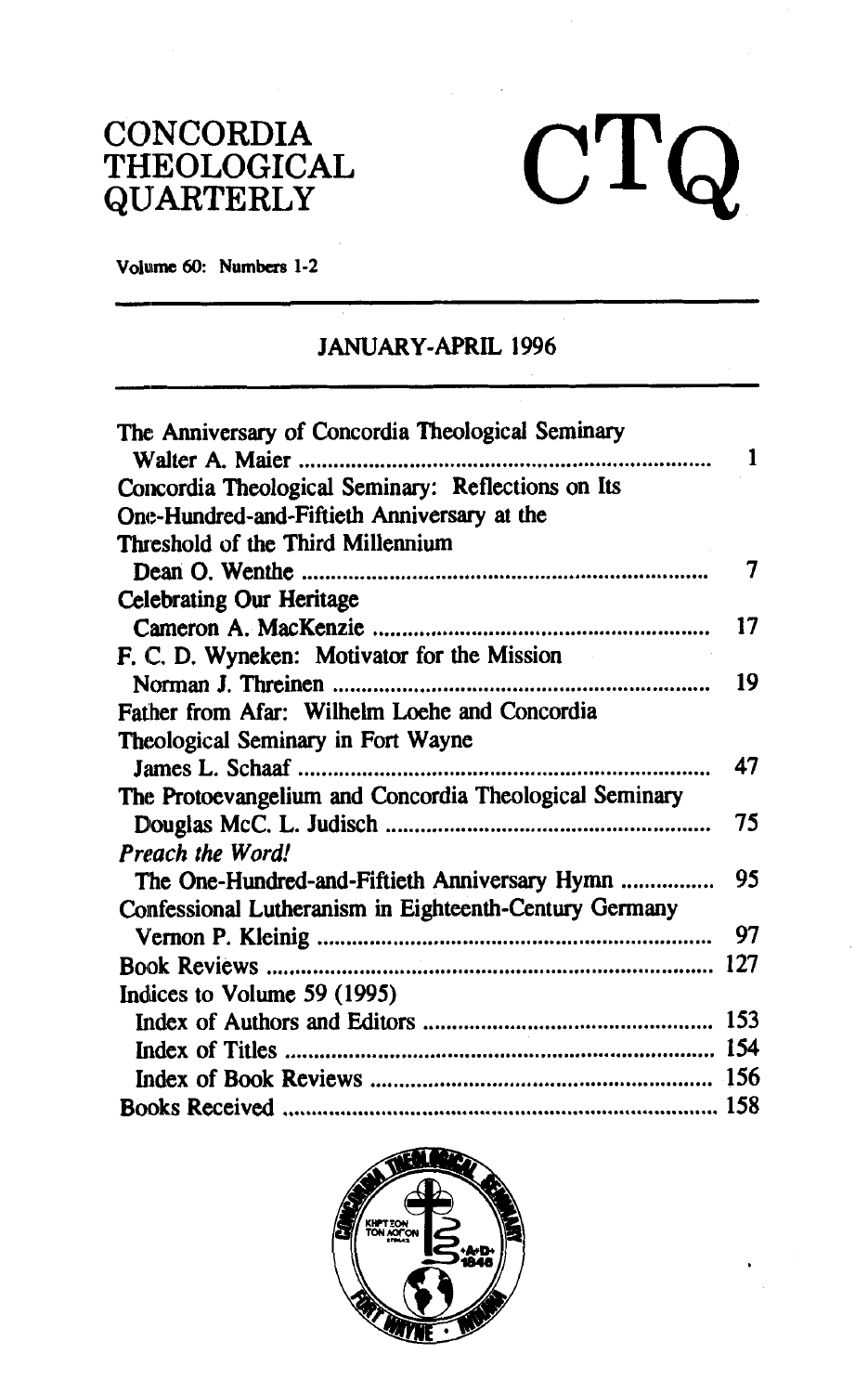# Concordia Theological Seminary: Reflections on Its One-Hundred-and-Fiftieth Anniversary at the Threshold of the Third Millennium

#### Dean **0.** Wenthe

Concordia Theological Seminary celebrates its one-hundred-andfiftieth anniversary of service to Christ with thanksgiving.

We are thankful to the Triune God. His presence and providence have blessed. His grace and goodness in Christ have sustained and nourished.

We are thankful to God's people, the church. Those baptized in the name of the Father, the Son, and the Holy Spirit have supported the seminary with their prayers and gifts. Most importantly of all, they have sent their sons to study and to prepare for the office of the holy ministry.

We are thankful for our alumni. The many faithful pastors who have gone forth to proclaim the crucified Christ from the pulpit, in homes, on the streets, at the bedsides, and before the graves of the blessed departed are God's gifts to the church.

From the divine perspective of the cross, the meaningful events of the last one-hundred-and-fifty years have not been the great achievements of science and technology nor the tragedies of a civil and two world wars.

No, from the vantage point of eternity, the events of lasting significance are the hundreds and thousands of baptisms which have occurred in parishes large and small, the hundreds and thousands of times that the living voice of Jesus (viva **vox Jew)** has been heard as the prophetic and apostolic Scriptures were proclaimed, and the hundreds and thousands of times that contrite lips have received the very body and blood of Jesus in, with, and under the sacred elements of bread and wine.

To be "stewards of these mysteries" (οίκονόμους μυστηρίων  $0.00$ ) is a high and holy calling (1 Corinthians 4:1). It is Christ's call to give His presence to His people. The verbal and sacramental presence of Christ is what the faithful pastor offers every man and woman. Every activity of the seminary flows from this central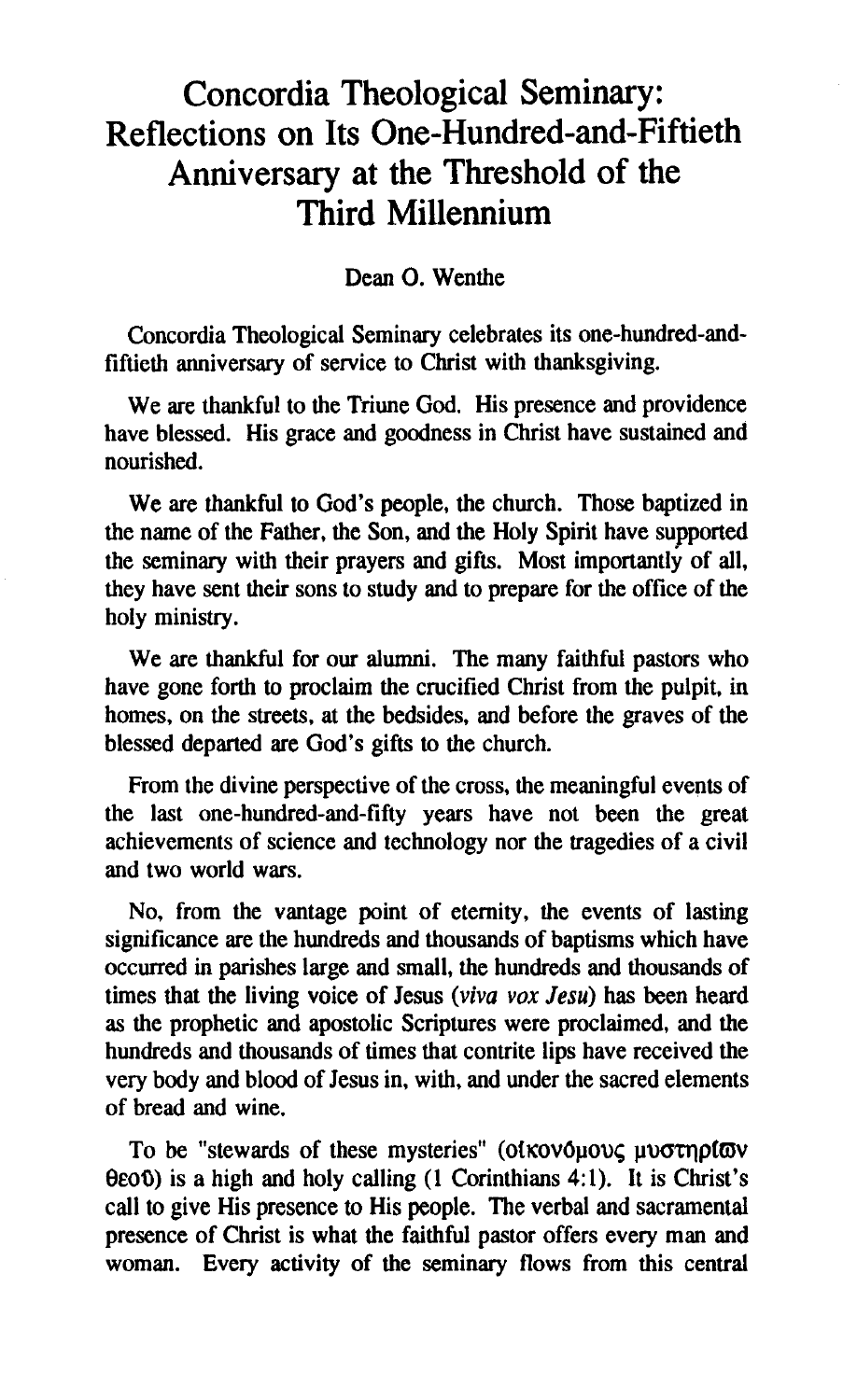conviction and confession.

As we look at God's world the truly cosmic events are not the movements of nations about this earth or into outer space. The most enduring and encompassing event of all is summarized in this: "There is joy in heaven *(Xαρά εν τ*ω ούρανω) over one sinner who repents" (Luke 15:7).

The foundational character of this passage grounds the seminary as it reflects on a century and a half of history and prepares to enter the third millennium. The Blessed and Holy Trinity rejoices over the single sinner who repents! This fact makes each of us infinitely significant. It makes the holy ministry a calling which is crucial for human welfare now and forever.

Like Isaiah (Isaiah 6), God continues to call men with unclean lips to go forth for Him. Men who, in contrition, have their lips purified by the coals of fire from God's most Holy Place (Isaiah 6:6). The atonement of Christ, prefigured in the Day of Atonement (Leviticus 16), reveals the very heart of the heavenly Father. At such great price, He underscores our significance. It is why the seminary is so important. Whether our culture and world perceive it or not, the church and its seminaries are more crucial for the future than Wall Street or Washington.

This needs to be said! Not a few commentators have forecast the end of a Christian culture. As in previous epochs, such predictions do not surprise God's people. Pharaoh (Exodus 1 and 2) and Herod (Matthew 2:13-17) had long ago used all their power to shape a future devoid of God's people. The church's future and the seminary's, no less than Israel's and Joseph's and Mary's, is secure in Christ.

This does not mean, however, that the church and seminary will live triumphantly. Our calling is under the cross. It is also clear that for the foreseeable future that calling will be lived out in a context which is fluid and dynamic. The changes in the cultures of North America and the world will press all Christians to address fundamental questions: Who are we? What are we about? What is changeable and what must remain the same in our Christian calling?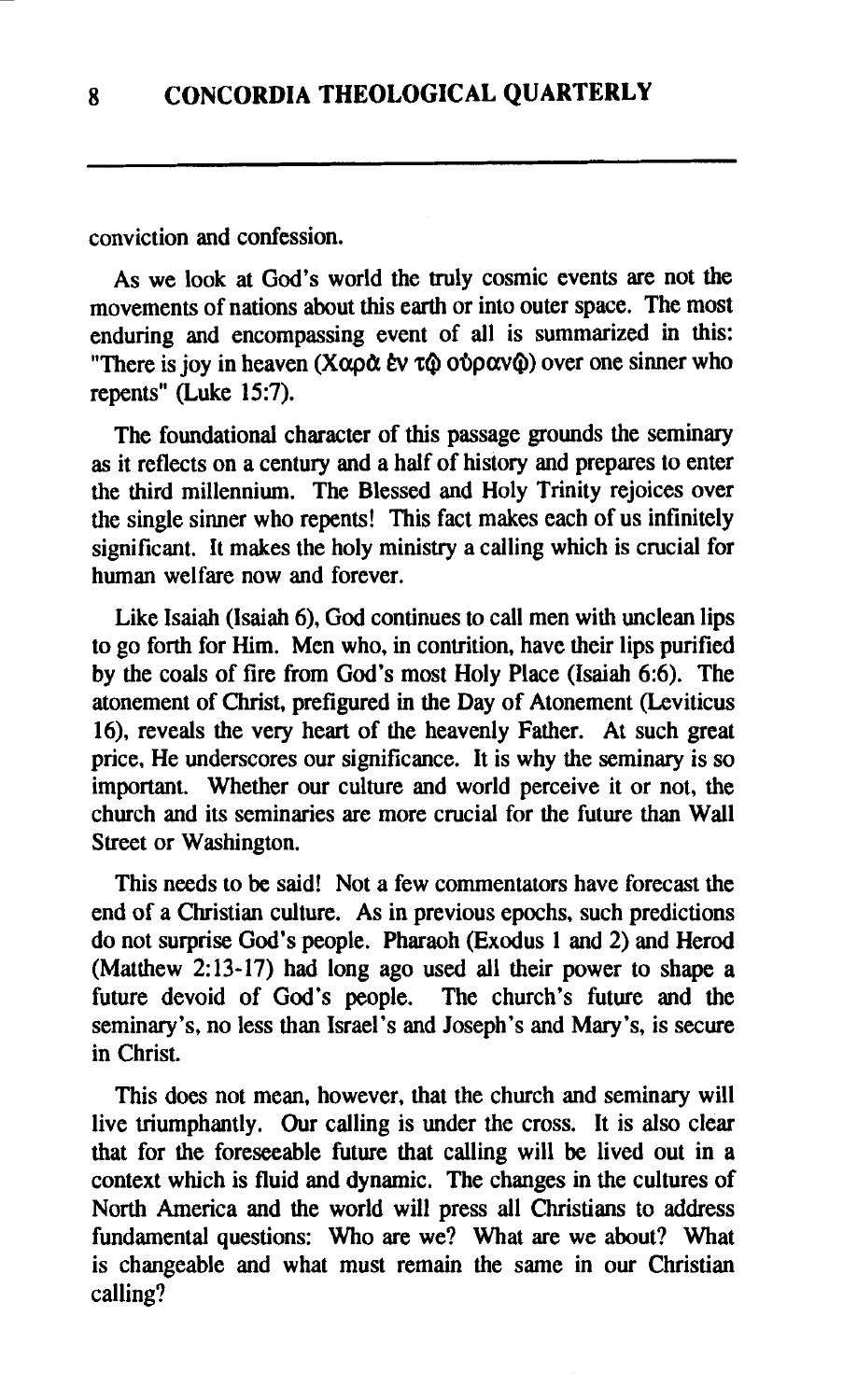These questions are legitimate. To ignore them is to risk a loss of identity. To avoid them is to jeopardize our ability to communicate Christ in a meaningful manner to our world.

A recent book by Diogenes Allen, Christian Belief in a Postmodern World: The Full Wealth of Conviction, $<sup>1</sup>$  seeks to articulate the</sup> faith afresh for our context. While the Lutheran reader will differ with some of its assumptions and positions, Allen addresses our cultural context with insight, sensitivity, and knowledge.

Seminaries should be at the center of this effort to confess Christ in a faithful and fresh manner to our generation. It is here that the minds and the hearts of future pastors are formed. Their understanding of Sacred Scripture, the creeds, and confessions, as well as the ethos and practice of the church, is shaped here.

In fact, many Christian traditions have become increasingly aware of the strategic position which seminaries occupy. If they are to confess adequately who they are at the beginning of the third millennium, the compelling reasons for such a confession must be taught at the seminaries.

This search for a means to assess how well a seminary is doing has produced a significant literature. A good summary of this quest with working solutions and an extensive bibliography is in the Association of Theological Schools Journal entitled, "The Good Theological School."<sup>2</sup> This journal addresses these key questions:

> (1.) What Is the Character of Curriculum, Formation, and Cultivation of Ministerial Leadership in the Good Theological School?

> (2.) What Is the Character of Teaching, Learning, and the Scholarly Task in the Good Theological School?

> (3.) What Is the Character of the Institutional Resources Needed for the Good Theological School?

> (4.) What Is the Character of Administration and Governance in the Good Theological School?

Each of these questions is pertinent for Concordia Theological Seminary. At the same time, as these questions press us for a clear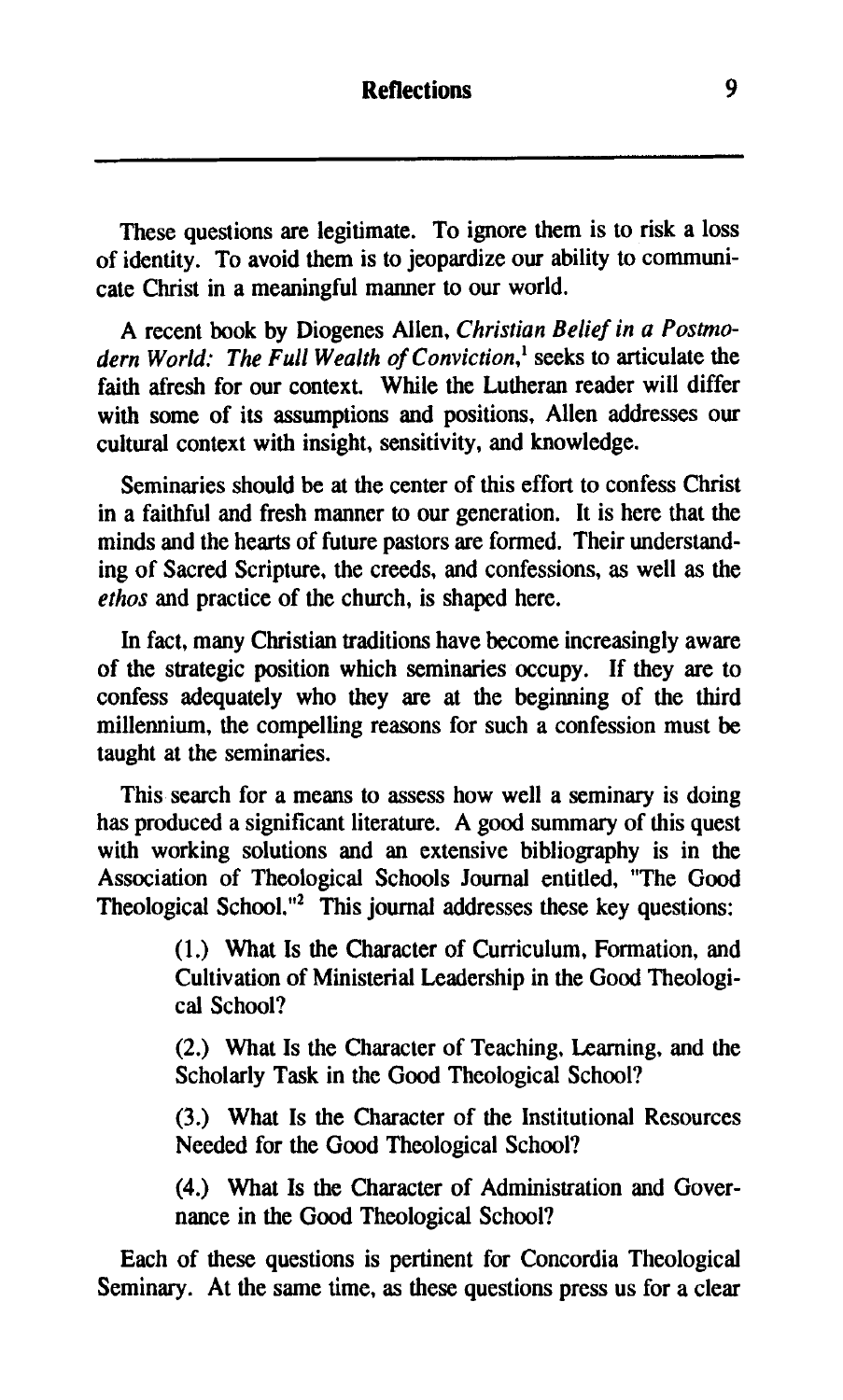response, we recognize that they are now new.

From Paul's contest with the pseudo-apostles (2 Corinthians 11) to his admonitions to Timothy and Titus, the question of the character of Christ's servants is inherent in our fallen condition and that of the world around us. God's people and particularly the called and ordained pastors must be  $in$ , but not  $of$  this world.

If the "pastoral" epistles already raise and address the question, the writings of the early church attest its ongoing pertinence. Ignatius of Antioch, writing to Polycarp around 110 A.D., urges:

> I exhort you to press forward on your course, in the grace wherewith you are endued, and to exhort all to gain salvation. Vindicate your office with all diligence, both of the flesh and spirit. Care for unity, for there is nothing better. Help all, as the Lord also helped you; suffer all in love, as indeed you do. Be diligent with unceasing prayer. Entreat for wisdom greater than you have, be watchful and keep the spirit from slumbering. Speak to each individually after the manner of God<sup>3</sup>

From this early engagement to such recent works as Eugene H. Petersen's Working the Angles: The Shape of Pastoral Integrity,<sup>4</sup> the need for a pastor with integrity and authenticity continues. Because that need continues, the need for "good" theological schools continues.

Concordia Theological Seminary is a "good" theological school. Its goodness, however, does not rest in a treasury of meritorious achievements but in the treasure at the center of its identity.

> Blessed be the God and Father of our Lord Jesus Christ, who according to His abundant mercy has begotten us again in a living hope through the resurrection of Jesus Christ from the dead, to an inheritance incorruptible and undefiled and that does not fade away (είς κληρονοίμαν άφθαρτον καt άμίαντον καt άμάραντον), reserved in heaven for you, who are kept by the power of God through faith for salvation ready to be revealed in the last time. . . . Though now you do not see Him, yet believing, you rejoice with joy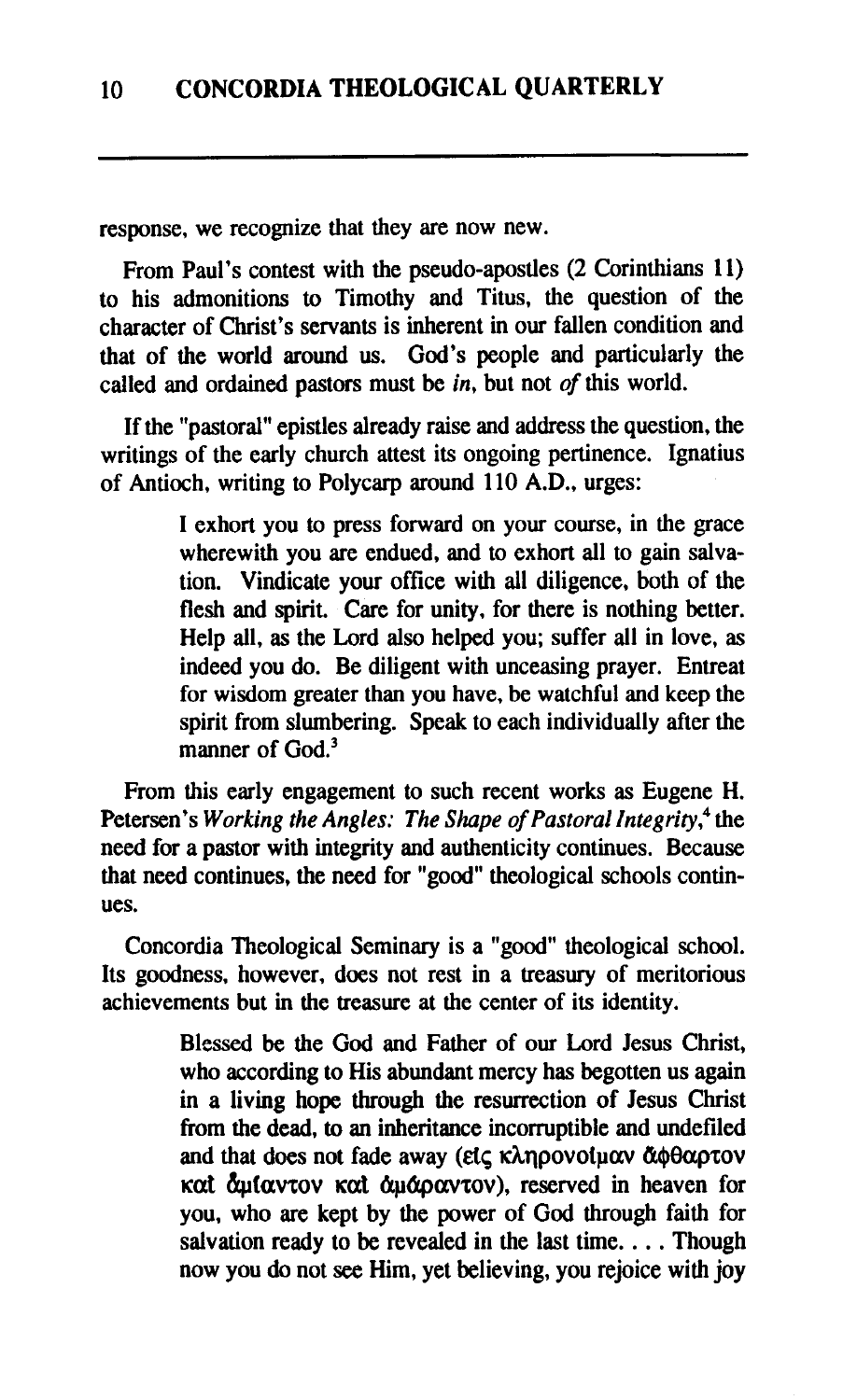inexpressible and full of glory, receiving the end of your faith-the salvation of your souls. (1 Peter 1:3-9)

The resurrection of Jesus Christ from the dead (1 Peter 1:3) grounds and informs every aspect of the seminary's life. This means that we will and should remain attentive to the things of God: His worship, His presence, His peace, His guidance.

Insightful thinkers in the academy recognize this need for a seminary to keep God at the center. One of the most stimulating and rigorously analytical reviews of contemporary theological education is David H. Kelsey's *To Understand God Truly: What Is Theological about a Theological School?'* After surveying various visions for seminary education-scholarly profession, social activist, manager-leader, therapist-Kelsey stresses that the study of God must be central if a school is to remain theological. It sounds selfevident. It is often neglected. Kelsey writes:

> More seriously, theological schooling defined and organized as preparation for filling a set of ministerial functions unavoidably simply omits to cultivate in future leaders the *conceptual capacities they need in order to understand and to engage in those functions as theological practices,* that is, as practices requiring critical self-reflection about the truth and Christian adequacy of what is actually said and done in the congregations' current engagement in the practices that constitute them *as* Christian congregations.

> . . . My proposal has been that a theological school is a group of persons whose overarching end *is to understand God more truly.6* [emphasis mine]

To understand God more truly is to know Christ. At the core and the very center of Concordia Theological Seminary is Christology. Jesus of Nazareth is the One into whom we have been baptized and with whom we are united (Romans 6:1-4).

He it is to whom we daily listen in the prophetic and apostolic Scriptures. It is His body and blood that we receive at the seminary's altar. Apart from Him there is no "good" theological school. There is no clear thinking. There is no future.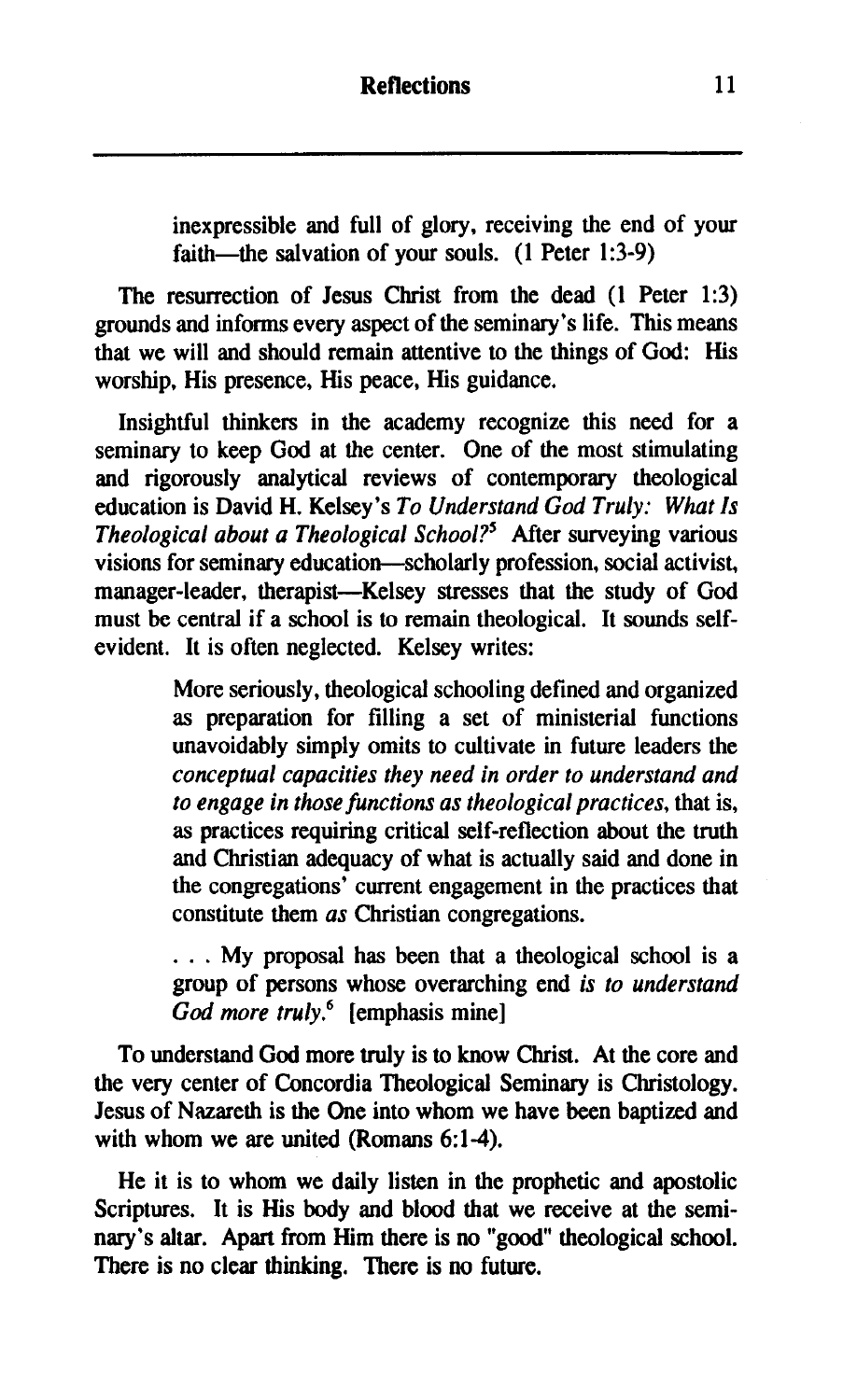In Him there is life that is molded and shaped by the holy vocation to be a disciple. Such a pastor, so attentive to Christ and the holy things of God, is also attentive to Christ's people.

How will such men look to God's people? The following passage captures the concrete contours of a pastor who cares.

> One's heart goes back from this eager, restless, ambitious age to the former days, and recalls with fond recollection the pastor of his youth, who had lived all his ministry in one place, and was buried where he was ordained—who had baptized a child, and admitted her to the sacrament, and married her and baptized her children—who knew all the ins and outs of his people's character, and carried family history for generations in his head—who was ever thinking of his people, watching over them, visiting their homes, till his familiar figure on the street linked together the past and the present, and heaven and earth, and opened a treasure house of sacred memories. . . .'

For the past one-hundred-and-fifty years and into the third millennium, this is the kind of pastor Concordia Theological Seminary, under the cross and by God's grace, will form for service. **A** servant of Christ who is spiritual, knowledgeable, caring, and compassionate will daily turn to Christ. He will also turn to His people.

In the coming issues of the *Concordia Theological Quarterly* I will explore more completely four aspects of the pastoral office: integrity of spirit, clarity of mind, charity of heart, and centrality of mission.

The following piece is an introductory overview of these themes with a present description of how Concordia Theological Seminary understands its calling to serve Christ and His church.

## **Christ's Life: The Heart of the Seminary**

Life versus death. The contest is ancient. The contest is modem. The contest involves each of us.

We live in a culture increasingly marked by the dominance of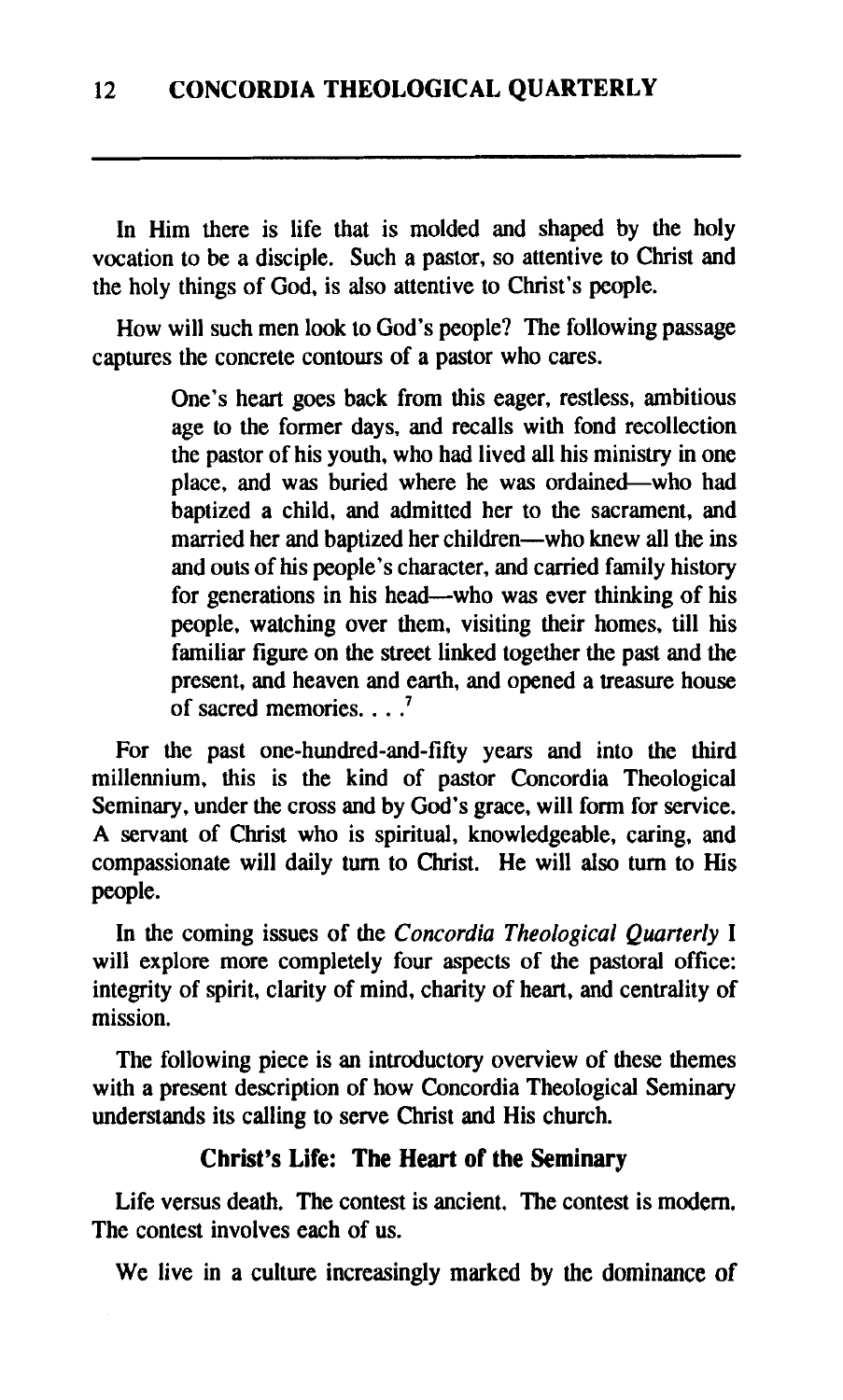death. The unborn innocents, the elderly frail, the youthful strong: death by violence ends their life.

In such a culture of death, the resurrection of Christ creates a community of life. Each Sunday's worship echoes Christ's victory over death, so the church rejoices in its hymnody: "Come you faithful raise the strain, Of triumphant gladness! God has brought His israel into joy from sadness" **(Lutheran** Worship 141, stanza la).

At Concordia Theological Seminary, Christ's victory over sin, Satan, and death is the center of our life together throughout the year. Christ's life means life for us. It is the basis of our worship. It is the reason for our study. It fills us with confidence as we seek to serve the church in faithful and fresh ways.

At the center of our calling is the formation of confessional and compassionate pastors. Men who confess Christ's life and compassionately carry it to a dying world in baptismal water, eucharistic bread and wine, and the life-giving word of Christ-the prophetic and apostolic Scriptures: they are the heart of the seminary.

How can that heart beat with the vitality of Christ's resurrection? In every passing age, the church is called to this central question: how can we receive and live the abundance life which Christ has bestowed in His resurrection?

Under God's grace and dependent on Christ's resurrection presence, Concordia Theological Seminary is called to send forth servants of Christ who have been shaped by Him, to be His shepherds, through worship, study, and life together.

What will such a graduate look like? They will be very different in background, hobbies, and so forth, as varied as the people whom they will serve. But under God's grace, they will also be recognized by four traits: (1.) integrity of the spirit, (2.) clarity of mind, (3.) charity of heart, and (4.) centrality of mission.

## **Integrity of Spirit**

The future pastor must never view his calling as only a set of tasks or duties. As calendars become congested, a student, pastor, or professor can become so busy in our societal structure that his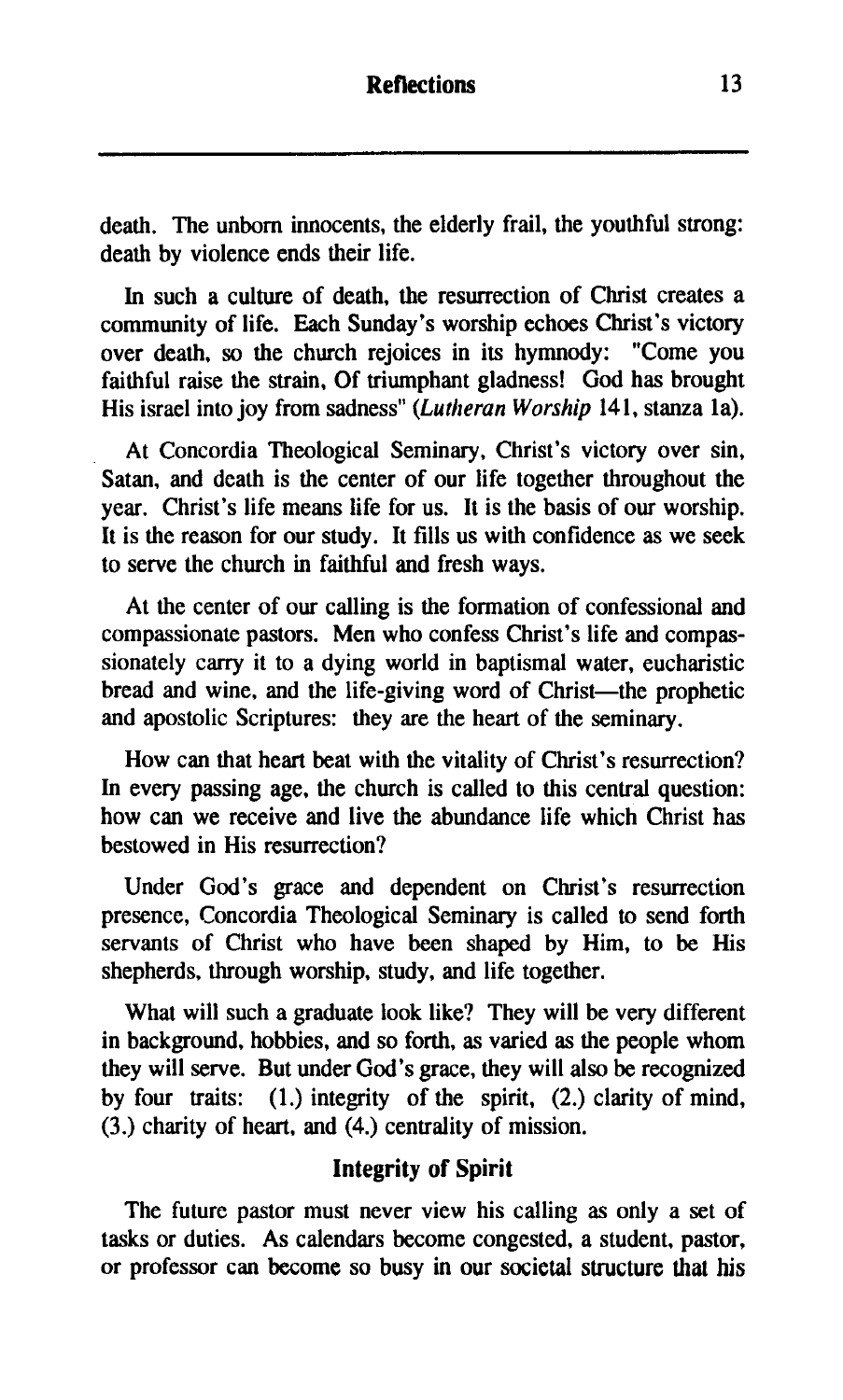spirit is not nourished. As one pastor has written: "So many conferences are concerned with image, with statistics, with schedules that there is no time for matters of God, for solace for the soul."

Worship of and devotion to the Holy Trinity nourish the penitent soul seeking mercy in the sacred blood of Christ's cross. The undershepherds must daily receive forgiveness, strength, and guidance from the Good Shepherd. The chapel is where the life of Christ is received and confessed. Men defined by baptism, gospel, and eucharist have souls that can feed and comfort.

#### Clarity **of** Mind

Especially in our culture, a future pastor is called to rigorous and critical reflection. No platitudes or slogans will suffice.

The prophetic and apostolic Scriptures are his delight. The creeds and confessions display the heart of Sacred Scripture. In a word, a pastor is called to know the mind of the church which, defined by the Scriptures, is the mind of Christ.

To bring Christ to this world also calls for a rigorous analysis of our culture's assumptions and commitments. To lead people through the decaying structures of this age to the life of Christ is a divine calling. To behold God clearly and to see this world *as it is requires* the best of our intellect.

#### Charity **of** Heart

But clarity of mind must be joined to charity of heart. Christ's compassion marks the caring pastor. His knowledge of God and people is not simply academic. It is in the service of Christ's mission. The sheep will sense that his interest and compassion are not manipulative or self-serving but solely in the service of bringing the person to Christ's gracious presence and word.

They will know that his critique of every idolatry-even comfortable religiosity-is to bring peace in Christ in an age that would keep them in frenzied moralism.

## Centrality **of** Mission

These traits entail a fourth: the centrality of mission. Christ's life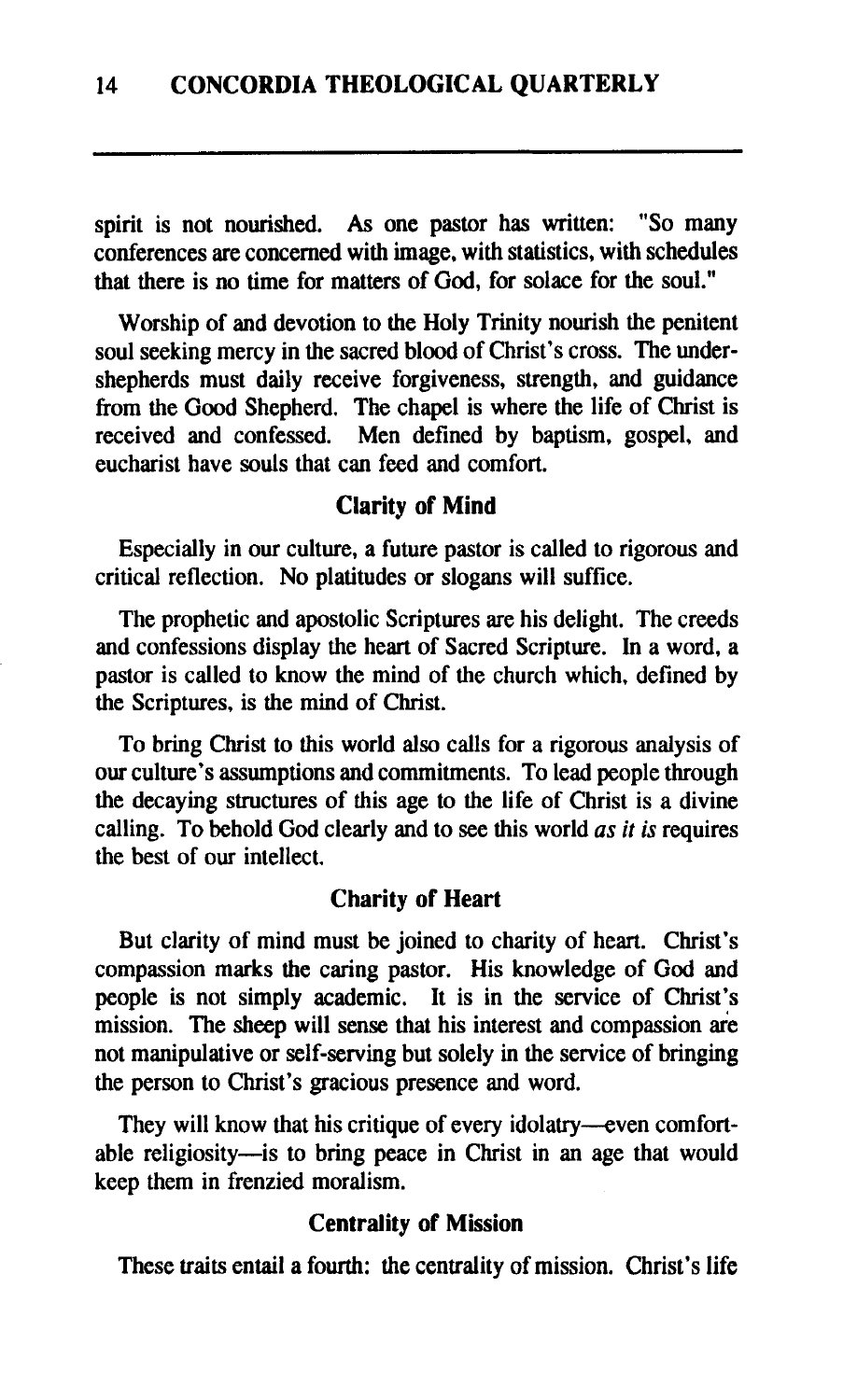is light in a dark and dying world. The pastor continually displays that light and life before the lost. With the best of soul and mind and heart, he longs to see every knee bow before the cross and join the saints in Christ's presence for eternity.

#### **Conclusion**

Integrity of spirit, clarity of mind, charity of heart, and centrality of mission: who can combine them? Only Christ. And Christ bestows them on His faithful servants. Always under the cross and in the frailty of our flesh, but His presence is there. In baptism we were united with Him. In Sacred Scripture we hear His voice. In bread and wine He gives His body and blood. All formation is finally God's gift and work.

The church has always prayed for pastors like this. John Gerhard, a great Lutheran father, in his *Daily Exercise* of *Piety* (1629). offers a prayer which petitions for just such men of God. Pray with me that God would use the seminary so to supply the church.

> Grant, I ask, to Your ministers the necessary knowledge and pious diligence in all doing, that they first learn from You before presuming to teach others (James 3:l). Govern and enlighten their hearts by Your Spirit so that in the place of God they preach nothing other than God's word; they shepherd the flock committed unto them (1 Peter 5:2), purchased, and redeemed by Your precious blood (Acts 20:28), out of true and sincere love and not out of covetousness or ambition; they shepherd the flock in thought, word, and deed; they shepherd by the prayer of their soul, by the exhortation of the word, and by example; so that they follow in the footsteps of the one to whom the care of the Lord's flock was commended three times (John 21:15). Rouse them that they keep watch over the souls entrusted to them, since they shall give serious account for them in the severe examination of the last judgment (Hebrews 13:17). Whatever they advise in the preaching of the holy word, may they first be diligent in this matter in their own lives, lest being sluggish to work themselves, they labor in vain to arouse others. To whatever good works they inflame others, may